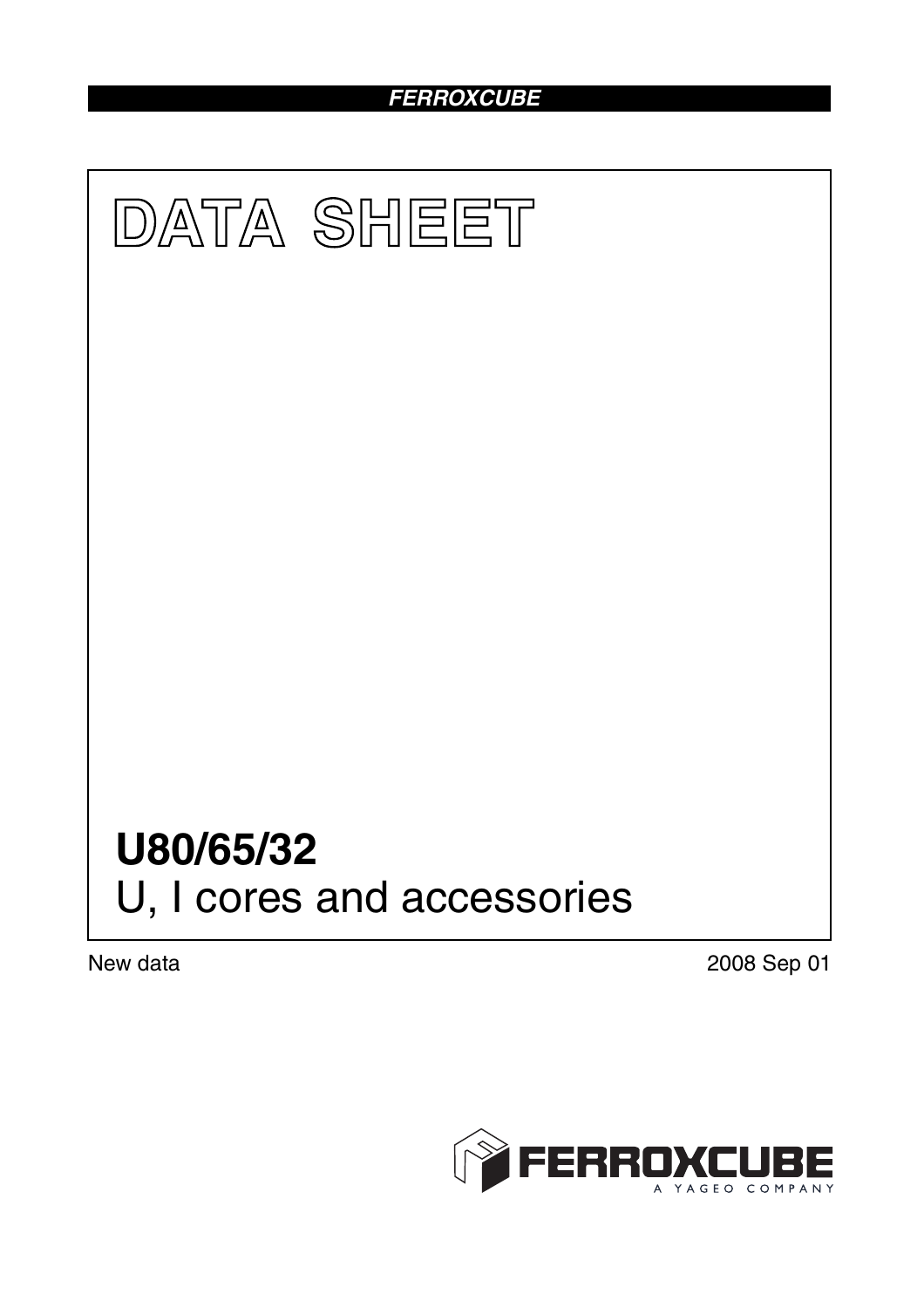# U, I cores and accessories U80/65/32

#### **U CORES**

### **Effective core parameters**

| <b>SYMBOL</b>             | <b>PARAMETER</b>  | <b>VALUE</b>  | <b>UNIT</b>     |
|---------------------------|-------------------|---------------|-----------------|
| $\Sigma(I/A)$             | core factor (C1)  | 0.439         | $mm-1$          |
| $V_{e}$                   | effective volume  | 219000        | mm <sup>3</sup> |
| $I_e$                     | effective length  | 310           | mm              |
| $A_{\rm e}$               | effective area    | 706           | mm <sup>2</sup> |
| $\mathbf{A}_{\text{min}}$ | minimum area      | 704           | mm <sup>2</sup> |
| m                         | mass of core half | $\approx$ 560 | g               |



#### **Core halves**

AL measured on a combination of 2 U cores.

| <b>GRADE</b> | $H_{L}$<br>(nH) | μe             | <b>TYPE NUMBER</b> |
|--------------|-----------------|----------------|--------------------|
| 3C90         | 6000 ± 25 $%$   | $\approx$ 2095 | U80/65/32-3C90     |
| 3F3          | 5340 $\pm$ 25 % | $\approx$ 1865 | U80/65/32-3F3      |

#### **Properties of core sets under power conditions**

| <b>GRADE</b>    | $B(mT)$ at                                      |                                                 | CORE LOSS (W) at                                |
|-----------------|-------------------------------------------------|-------------------------------------------------|-------------------------------------------------|
|                 | $H = 250$ A/m;<br>$f = 25$ kHz;<br>$T = 100 °C$ | $f = 25$ kHz;<br>$B = 200 mT$ ;<br>$T = 100 °C$ | $f = 100$ kHz;<br>$B = 100$ mT;<br>$T = 100 °C$ |
| 3C90            | $\geq$ 320                                      | $\leq 30$                                       | $\leq$ 32                                       |
| 3F <sub>3</sub> | $\geq$ 320                                      |                                                 | $\leq 34$                                       |